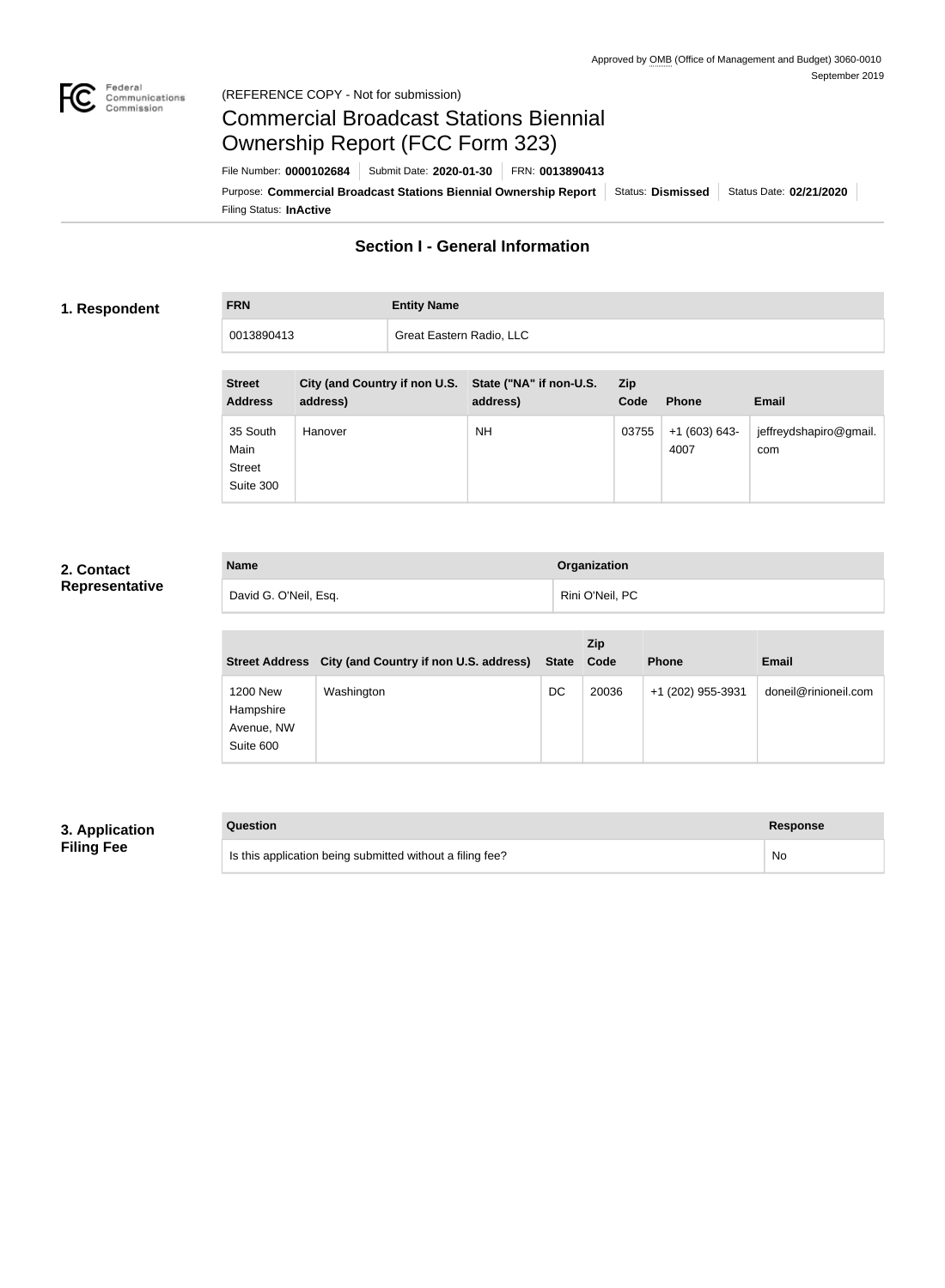| <b>Fees</b> | <b>Application Type</b> | <b>Form Number</b> | <b>Fee Code</b> | Quantity | <b>Fee Amount</b> | <b>Subtotal</b> |
|-------------|-------------------------|--------------------|-----------------|----------|-------------------|-----------------|
|             | Biennial                | Form 323           | <b>MAR</b>      | 13       | 85                | \$910.00        |
|             |                         |                    |                 |          | Total             | \$910.00        |

### **4. Nature of Respondent**

| (a) Provide the following information about the Respondent: |                           |  |  |
|-------------------------------------------------------------|---------------------------|--|--|
| <b>Relationship to stations/permits</b>                     | Licensee                  |  |  |
| <b>Nature of Respondent</b>                                 | Limited liability company |  |  |

**(b) Provide the following information about this report:**

| <b>Purpose</b> | Biennial                                                                                                                                                                               |
|----------------|----------------------------------------------------------------------------------------------------------------------------------------------------------------------------------------|
| "As of" date   | 10/01/2019                                                                                                                                                                             |
|                | When filing a biennial ownership report or validating<br>and resubmitting a prior biennial ownership report, this<br>date must be Oct. 1 of the year in which this report is<br>filed. |

### **5. Licensee(s) and Station(s)**

г

### **Respondent is filing this report to cover the following Licensee(s) and station(s):**

| Licensee/Permittee Name  | <b>FRN</b> |
|--------------------------|------------|
| Great Eastern Radio, LLC | 0013890413 |

| Fac. ID No. | <b>Call Sign</b> | <b>City</b>        | <b>State</b> | <b>Service</b> |
|-------------|------------------|--------------------|--------------|----------------|
| 4910        | WEEY             | SWANZEY            | <b>NH</b>    | <b>FM</b>      |
| 12083       | <b>WTSL</b>      | <b>HANOVER</b>     | <b>NH</b>    | AM             |
| 17795       | <b>WTSV</b>      | <b>CLAREMONT</b>   | <b>NH</b>    | AM             |
| 17798       | <b>WHDQ</b>      | <b>CLAREMONT</b>   | <b>NH</b>    | <b>FM</b>      |
| 20606       | <b>WJKS</b>      | <b>KEESEVILLE</b>  | <b>NY</b>    | <b>FM</b>      |
| 23307       | <b>WFYX</b>      | <b>WALPOLE</b>     | <b>NH</b>    | <b>FM</b>      |
| 34810       | <b>WRFK</b>      | <b>BARRE</b>       | VT           | <b>FM</b>      |
| 34813       | <b>WSNO</b>      | <b>BARRE</b>       | VT           | AM             |
| 46334       | <b>WKKN</b>      | <b>WESTMINSTER</b> | VT           | <b>FM</b>      |
| 54790       | <b>WXXK</b>      | <b>LEBANON</b>     | <b>NH</b>    | <b>FM</b>      |
| 56621       | WGXL             | <b>HANOVER</b>     | <b>NH</b>    | <b>FM</b>      |
| 57002       | <b>WWOD</b>      | <b>WOODSTOCK</b>   | VT           | <b>FM</b>      |
| 57728       | <b>WTHK</b>      | <b>WILMINGTON</b>  | VT           | <b>FM</b>      |

## **Section II – Biennial Ownership Information**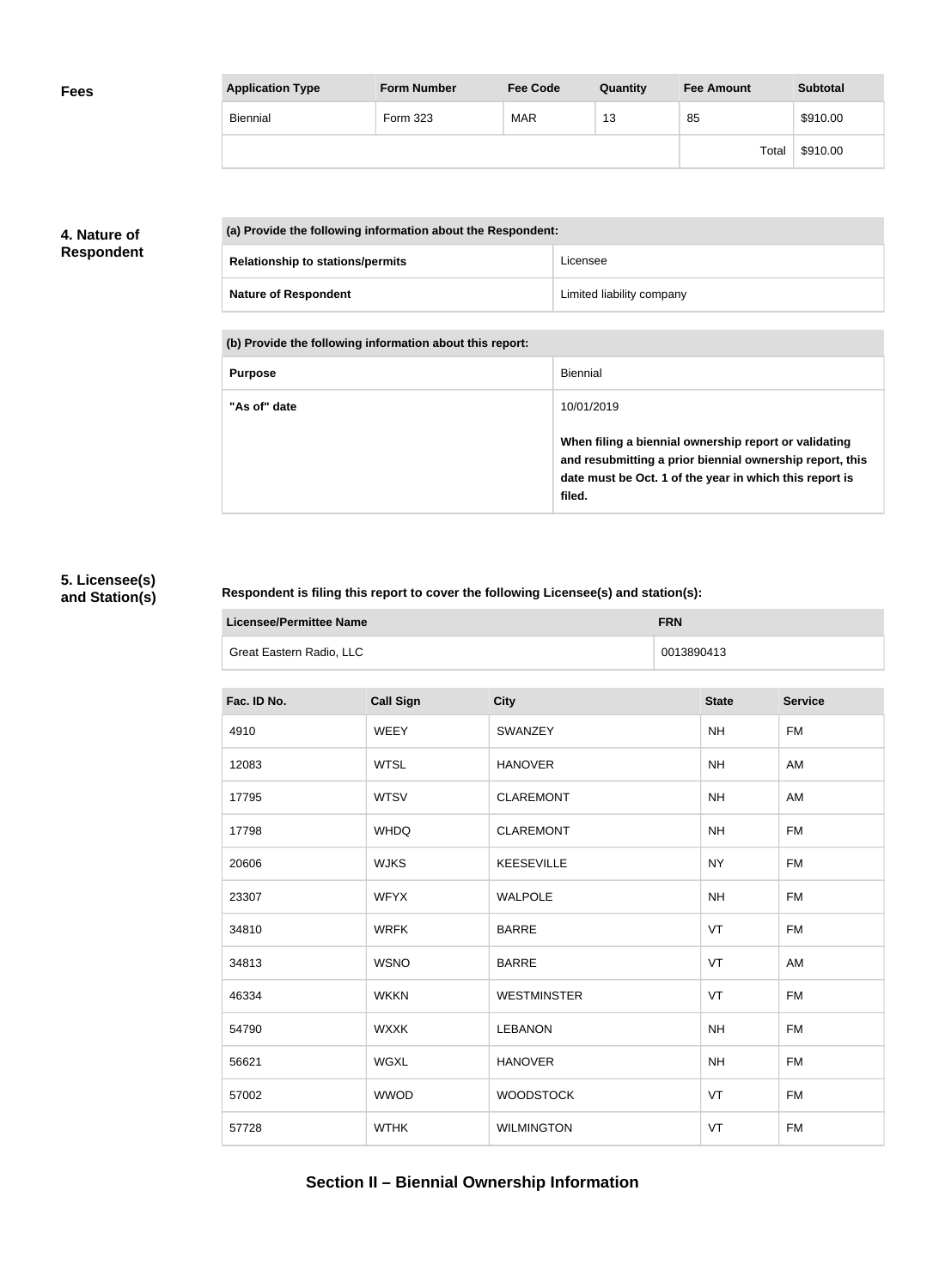Licensee Respondents that hold authorizations for one or more full power television, AM, and/or FM stations should list all contracts and other instruments set forth in 47 C.F.R. Section 73.3613(a) through (c) for the facility or facilities listed on this report. In addition, attributable Local Marketing Agreements (LMAs) and attributable Joint Sales Agreements (JSAs) must be disclosed by the licensee of the brokering station on its ownership report. If the agreement is an attributable LMA, an attributable JSA, or a network affiliation agreement, check the appropriate box. Otherwise, select "Other." Non-Licensee Respondents, as well as Licensee Respondents that only hold authorizations for Class A television and/or low power television stations, should select "Not Applicable" in response to this question.

| <b>Document Information</b>                     |                                                         |  |
|-------------------------------------------------|---------------------------------------------------------|--|
| Description of contract or instrument           | Articles of Formation (Great Eastern Radio)             |  |
| Parties to contract or instrument               | State of New Hampshire                                  |  |
| Date of execution                               | 08/2003                                                 |  |
| Date of expiration                              | No expiration date                                      |  |
| <b>Agreement type</b><br>(check all that apply) | Other<br><b>Agreement Type: Organizational Document</b> |  |

#### **Document Information**

| Description of contract or instrument           | Certificate of Limited Partnership (Vertical Capital Partners) |
|-------------------------------------------------|----------------------------------------------------------------|
| Parties to contract or instrument               | State of Delaware                                              |
| Date of execution                               | 09/2011                                                        |
| Date of expiration                              | No expiration date                                             |
| <b>Agreement type</b><br>(check all that apply) | Other<br><b>Agreement Type: Organizational Document</b>        |

| <b>Document Information</b>                     |                                                           |  |  |
|-------------------------------------------------|-----------------------------------------------------------|--|--|
| Description of contract or instrument           | Limited Partnership Agreement (Vertical Capital Partners) |  |  |
| Parties to contract or instrument               | State of Delaware                                         |  |  |
| Date of execution                               | 10/2012                                                   |  |  |
| Date of expiration                              | No expiration date                                        |  |  |
| <b>Agreement type</b><br>(check all that apply) | Other<br><b>Agreement Type: Organizational Document</b>   |  |  |

| <b>Document Information</b>                     |                                                         |  |  |
|-------------------------------------------------|---------------------------------------------------------|--|--|
| Description of contract or instrument           | Certificate of Formation (Vertical GP, LLC)             |  |  |
| Parties to contract or instrument               | State of New Hampshire                                  |  |  |
| Date of execution                               | 09/2011                                                 |  |  |
| Date of expiration                              | No expiration date                                      |  |  |
| <b>Agreement type</b><br>(check all that apply) | Other<br><b>Agreement Type: Organizational Document</b> |  |  |

# **Document Information Description of contract or instrument Articles of Organization (Electromagnetic Company) Parties to contract or instrument** State of Vermont **Date of execution** 07/2012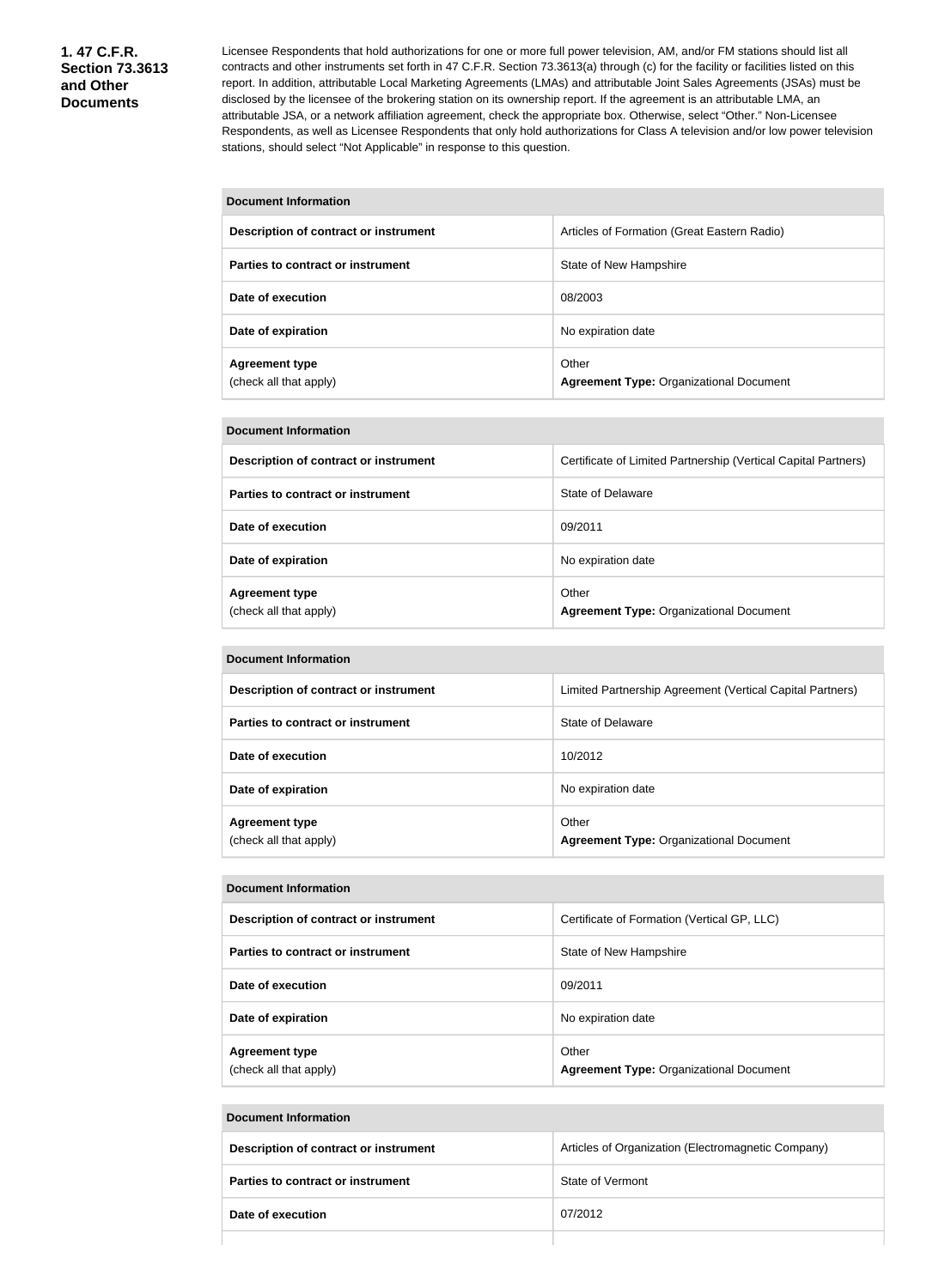| Date of expiration     | No expiration date                             |
|------------------------|------------------------------------------------|
| Agreement type         | Other                                          |
| (check all that apply) | <b>Agreement Type: Organizational Document</b> |

### **2. Ownership Interests**

**(a)** Ownership Interests. This Question requires Respondents to enter detailed information about ownership interests by generating a series of subforms. Answer each question on each subform. The first subform listing should be for the Respondent itself. If the Respondent is not a natural person, also list each of the officers, directors, stockholders, non-insulated partners, non-insulated members, and any other persons or entities with a direct attributable interest in the Respondent pursuant to the standards set forth in 47 C.F.R. Section 73.3555. (A "direct" interest is one that is not held through any intervening companies or entities.) List each interest holder with a direct attributable interest in the Respondent separately.

Leave the percentage of total assets (Equity Debt Plus) field blank for an interest holder unless that interest holder has an attributable interest in the Respondent solely on the basis of the Commission's Equity Debt Plus attribution standard, 47 C.F.R. Section 73.3555, Note 2(i).

In the case of vertical or indirect ownership structures, list only those interests in the Respondent that also represent an attributable interest in the Licensee(s) for which the report is being submitted.

Entities that are part of an organizational structure that includes holding companies or other forms of indirect ownership must file separate ownership reports. In such a structure do not report, or file a separate report for, any interest holder that does not have an attributable interest in the Licensee(s) for which the report is being submitted.

Please see the Instructions for further detail concerning interests that must be reported in response to this question.

The Respondent must provide an FCC Registration Number for each interest holder reported in response to this question. Please see the Instructions for detailed information and guidance concerning this requirement.

| <b>Ownership Information</b>                            |                                                                                      |                      |                            |
|---------------------------------------------------------|--------------------------------------------------------------------------------------|----------------------|----------------------------|
| <b>FRN</b>                                              | 0013890413                                                                           |                      |                            |
| <b>Entity Name</b>                                      | Great Eastern Radio, LLC                                                             |                      |                            |
| <b>Address</b>                                          | PO Box                                                                               |                      |                            |
|                                                         | <b>Street 1</b>                                                                      | 35 South Main Street |                            |
|                                                         | <b>Street 2</b>                                                                      | Suite 300            |                            |
|                                                         | <b>City</b>                                                                          | Hanover              |                            |
|                                                         | State ("NA" if non-U.S.<br>address)                                                  | <b>NH</b>            |                            |
|                                                         | <b>Zip/Postal Code</b>                                                               | 03755                |                            |
|                                                         | Country (if non-U.S.<br>address)                                                     | <b>United States</b> |                            |
| <b>Listing Type</b>                                     | Respondent                                                                           |                      |                            |
| <b>Positional Interests</b><br>(check all that apply)   | Respondent                                                                           |                      |                            |
| <b>Tribal Nation or Tribal</b><br><b>Entity</b>         | Interest holder is not a Tribal nation or Tribal entity                              |                      |                            |
| <b>Interest Percentages</b><br>(enter percentage values | Voting                                                                               | 0.0%                 | <b>Jointly Held?</b><br>No |
| from 0.0 to 100.0)                                      | <b>Equity</b>                                                                        | 0.0%                 |                            |
|                                                         | <b>Total assets (Equity Debt</b><br>Plus)                                            | 0.0%                 |                            |
| that do not appear on this report?                      | Does interest holder have an attributable interest in one or more broadcast stations |                      | No                         |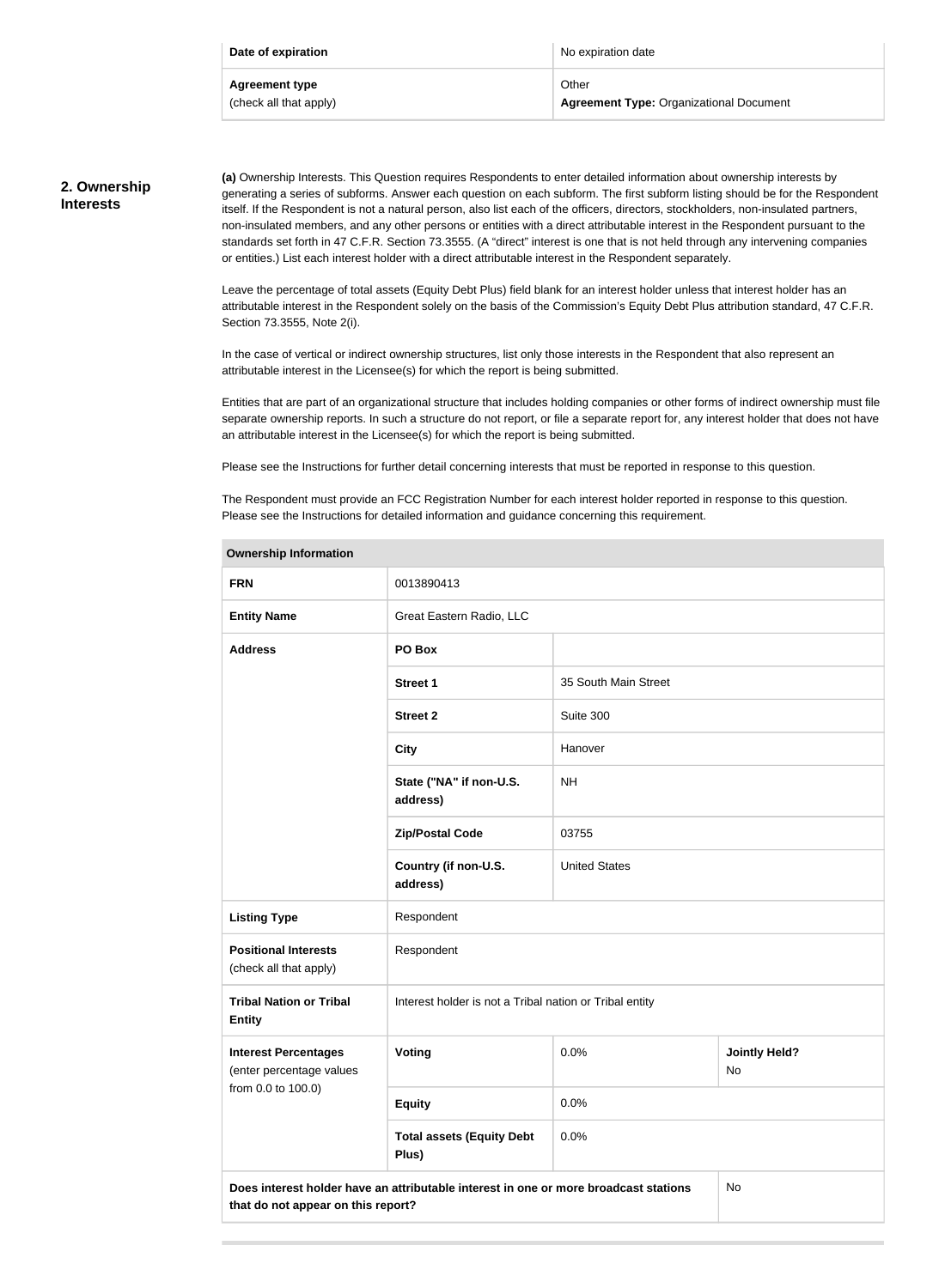| <b>Ownership Information</b>                                                                                                     |                                                         |                      |                            |
|----------------------------------------------------------------------------------------------------------------------------------|---------------------------------------------------------|----------------------|----------------------------|
| <b>FRN</b>                                                                                                                       | 0021822820                                              |                      |                            |
| <b>Entity Name</b>                                                                                                               | Vertical Capital Partners, LP                           |                      |                            |
| <b>Address</b>                                                                                                                   | PO Box                                                  |                      |                            |
|                                                                                                                                  | <b>Street 1</b>                                         | 35 South Main Street |                            |
|                                                                                                                                  | <b>Street 2</b>                                         | Suite 300            |                            |
|                                                                                                                                  | <b>City</b>                                             | Hanover              |                            |
|                                                                                                                                  | State ("NA" if non-U.S.<br>address)                     | <b>NH</b>            |                            |
|                                                                                                                                  | <b>Zip/Postal Code</b>                                  | 03755                |                            |
|                                                                                                                                  | Country (if non-U.S.<br>address)                        | <b>United States</b> |                            |
| <b>Listing Type</b>                                                                                                              | Other Interest Holder                                   |                      |                            |
| <b>Positional Interests</b><br>(check all that apply)                                                                            | LC/LLC/PLLC Member                                      |                      |                            |
| <b>Tribal Nation or Tribal</b><br><b>Entity</b>                                                                                  | Interest holder is not a Tribal nation or Tribal entity |                      |                            |
| <b>Interest Percentages</b><br>(enter percentage values                                                                          | Voting                                                  | 55.6%                | <b>Jointly Held?</b><br>No |
| from 0.0 to 100.0)                                                                                                               | <b>Equity</b>                                           | 55.6%                |                            |
|                                                                                                                                  | <b>Total assets (Equity Debt</b><br>Plus)               | 0.0%                 |                            |
| Does interest holder have an attributable interest in one or more broadcast stations<br>No<br>that do not appear on this report? |                                                         |                      |                            |

#### **Ownership Information**

| <b>FRN</b>                                            | 0019876135                          |                      |
|-------------------------------------------------------|-------------------------------------|----------------------|
| <b>Name</b>                                           | Jeffrey D. Shapiro                  |                      |
| <b>Address</b>                                        | PO Box                              |                      |
|                                                       | <b>Street 1</b>                     | 35 South Main Street |
|                                                       | <b>Street 2</b>                     | Suite 300            |
|                                                       | <b>City</b>                         | Hanover              |
|                                                       | State ("NA" if non-U.S.<br>address) | <b>NH</b>            |
|                                                       | <b>Zip/Postal Code</b>              | 03755                |
|                                                       | Country (if non-U.S.<br>address)    | <b>United States</b> |
| <b>Listing Type</b>                                   | Other Interest Holder               |                      |
| <b>Positional Interests</b><br>(check all that apply) | LC/LLC/PLLC Member                  |                      |
| Citizenship, Gender,                                  | <b>Citizenship</b>                  | <b>US</b>            |
| <b>Ethnicity, and Race</b>                            | Gender                              | Male                 |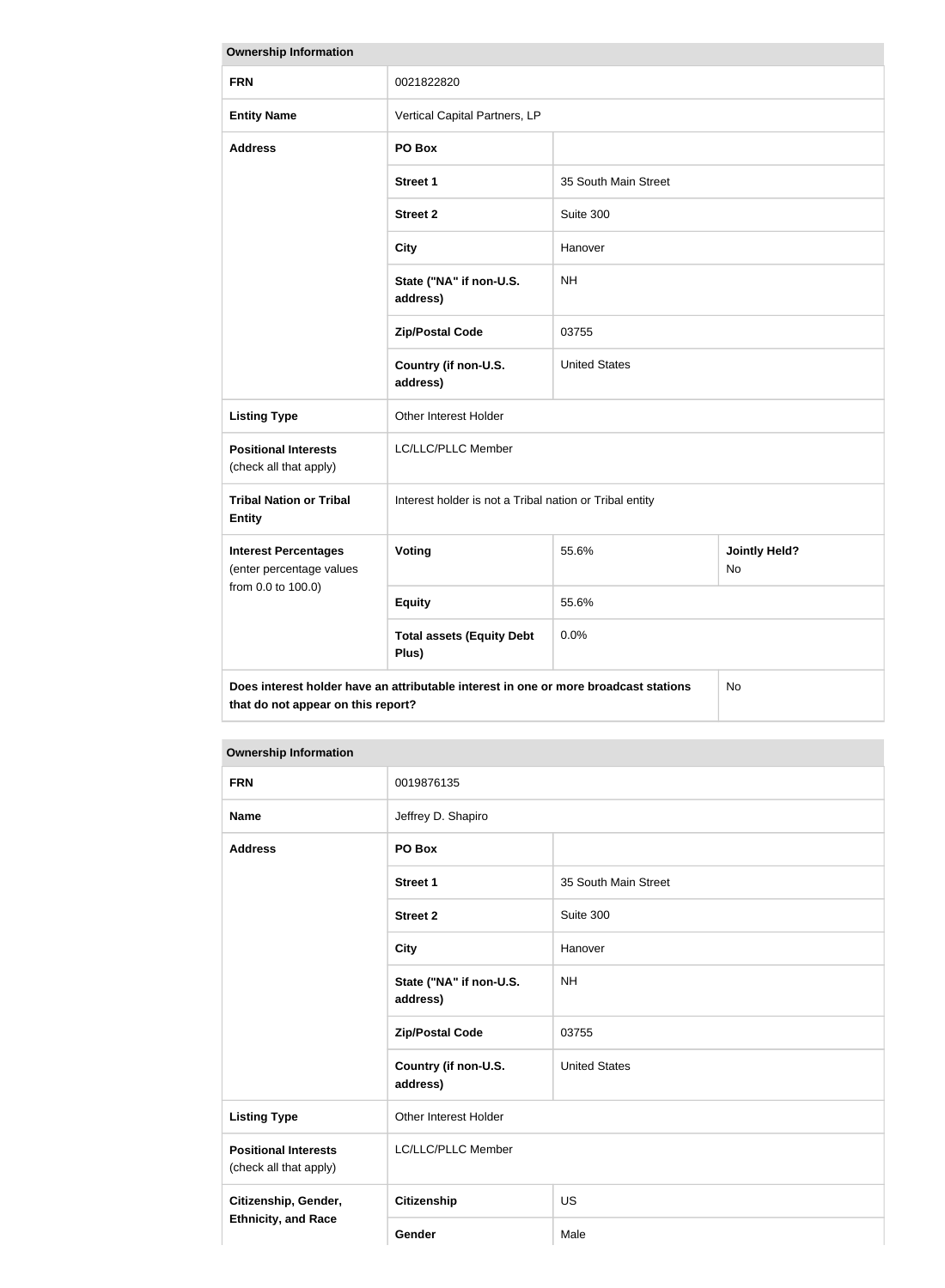| <b>Information (Natural</b><br><b>Persons Only)</b>                                                                        | <b>Ethnicity</b>                          | Not Hispanic or Latino |                             |
|----------------------------------------------------------------------------------------------------------------------------|-------------------------------------------|------------------------|-----------------------------|
|                                                                                                                            | Race                                      | White                  |                             |
| <b>Interest Percentages</b><br>(enter percentage values<br>from 0.0 to 100.0)                                              | Voting                                    | 18.9%                  | <b>Jointly Held?</b><br>No. |
|                                                                                                                            | <b>Equity</b>                             | 18.9%                  |                             |
|                                                                                                                            | <b>Total assets (Equity Debt</b><br>Plus) | $0.0\%$                |                             |
| Does interest holder have an attributable interest in one or more broadcast stations<br>that do not appear on this report? |                                           | Yes                    |                             |

| <b>Ownership Information</b> |  |
|------------------------------|--|
|------------------------------|--|

**The State** 

| <b>FRN</b>                                                                    | 0011448875                                                                           |                                    |     |  |
|-------------------------------------------------------------------------------|--------------------------------------------------------------------------------------|------------------------------------|-----|--|
| <b>Name</b>                                                                   | Brian D. McNeil                                                                      |                                    |     |  |
| <b>Address</b>                                                                | PO Box                                                                               |                                    |     |  |
|                                                                               | <b>Street 1</b>                                                                      | 40 Bristol Road                    |     |  |
|                                                                               | <b>Street 2</b>                                                                      |                                    |     |  |
|                                                                               | <b>City</b>                                                                          | Wellesley                          |     |  |
|                                                                               | State ("NA" if non-U.S.<br>address)                                                  | <b>MA</b>                          |     |  |
|                                                                               | <b>Zip/Postal Code</b>                                                               | 02481                              |     |  |
|                                                                               | Country (if non-U.S.<br>address)                                                     | <b>United States</b>               |     |  |
| <b>Listing Type</b>                                                           | Other Interest Holder                                                                |                                    |     |  |
| <b>Positional Interests</b><br>(check all that apply)                         | LC/LLC/PLLC Member                                                                   |                                    |     |  |
| Citizenship, Gender,                                                          | <b>Citizenship</b>                                                                   | <b>US</b>                          |     |  |
| <b>Ethnicity, and Race</b><br><b>Information (Natural</b>                     | Gender                                                                               | Male                               |     |  |
| Persons Only)                                                                 | <b>Ethnicity</b>                                                                     | Not Hispanic or Latino             |     |  |
|                                                                               | Race                                                                                 | White                              |     |  |
| <b>Interest Percentages</b><br>(enter percentage values<br>from 0.0 to 100.0) | Voting                                                                               | 7.0%<br><b>Jointly Held?</b><br>No |     |  |
|                                                                               | <b>Equity</b>                                                                        | 7.0%                               |     |  |
|                                                                               | <b>Total assets (Equity Debt</b><br>Plus)                                            | 0.0%                               |     |  |
| that do not appear on this report?                                            | Does interest holder have an attributable interest in one or more broadcast stations |                                    | Yes |  |

**Ownership Information**

| <b>FRN</b>     | 0019876283    |  |
|----------------|---------------|--|
| <b>Name</b>    | Robert Lipman |  |
| <b>Address</b> | PO Box        |  |
|                |               |  |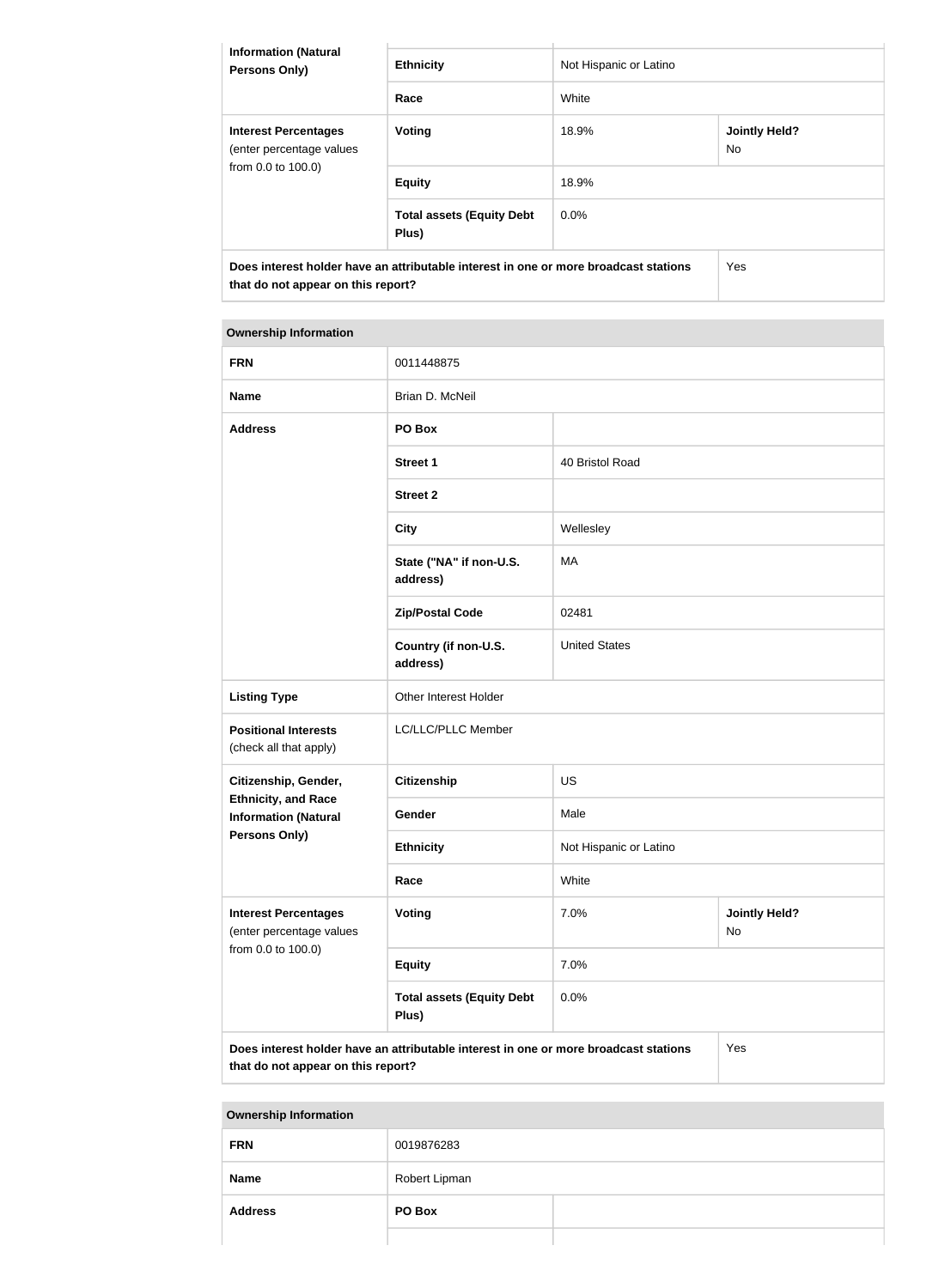|                                                                               | <b>Street 1</b>                                                                      | 39 Peterson Circle     |                            |
|-------------------------------------------------------------------------------|--------------------------------------------------------------------------------------|------------------------|----------------------------|
|                                                                               | <b>Street 2</b>                                                                      |                        |                            |
|                                                                               | <b>City</b>                                                                          | Concord                |                            |
|                                                                               | State ("NA" if non-U.S.<br>address)                                                  | <b>NH</b>              |                            |
|                                                                               | <b>Zip/Postal Code</b>                                                               | 03303                  |                            |
|                                                                               | Country (if non-U.S.<br>address)                                                     | <b>United States</b>   |                            |
| <b>Listing Type</b>                                                           | Other Interest Holder                                                                |                        |                            |
| <b>Positional Interests</b><br>(check all that apply)                         | LC/LLC/PLLC Member                                                                   |                        |                            |
| Citizenship, Gender,                                                          | <b>Citizenship</b>                                                                   | <b>US</b>              |                            |
| <b>Ethnicity, and Race</b><br><b>Information (Natural</b>                     | Gender                                                                               | Male                   |                            |
| <b>Persons Only)</b>                                                          | <b>Ethnicity</b>                                                                     | Not Hispanic or Latino |                            |
|                                                                               | Race                                                                                 | White                  |                            |
| <b>Interest Percentages</b><br>(enter percentage values<br>from 0.0 to 100.0) | Voting                                                                               | 2.0%                   | <b>Jointly Held?</b><br>No |
|                                                                               | <b>Equity</b>                                                                        | 2.0%                   |                            |
|                                                                               | <b>Total assets (Equity Debt</b><br>Plus)                                            | 0.0%                   |                            |
| that do not appear on this report?                                            | Does interest holder have an attributable interest in one or more broadcast stations |                        | No                         |

**Ownership Information**

| <b>FRN</b>                                              | 0022226401                                              |                      |  |  |
|---------------------------------------------------------|---------------------------------------------------------|----------------------|--|--|
| <b>Entity Name</b>                                      | Electromagnetic Company, LLC                            |                      |  |  |
| <b>Address</b>                                          | PO Box                                                  |                      |  |  |
|                                                         | <b>Street 1</b>                                         | 176 Pennywise Lane   |  |  |
|                                                         | <b>Street 2</b>                                         |                      |  |  |
|                                                         | <b>City</b>                                             | Glastonbury          |  |  |
|                                                         | State ("NA" if non-U.S.<br>address)                     | <b>CT</b>            |  |  |
|                                                         | <b>Zip/Postal Code</b>                                  | 06033                |  |  |
|                                                         | Country (if non-U.S.<br>address)                        | <b>United States</b> |  |  |
| <b>Listing Type</b>                                     | Other Interest Holder                                   |                      |  |  |
| <b>Positional Interests</b><br>(check all that apply)   | LC/LLC/PLLC Member                                      |                      |  |  |
| <b>Tribal Nation or Tribal</b><br><b>Entity</b>         | Interest holder is not a Tribal nation or Tribal entity |                      |  |  |
| <b>Interest Percentages</b><br>(enter percentage values | Voting<br>13.9%<br><b>Jointly Held?</b><br><b>No</b>    |                      |  |  |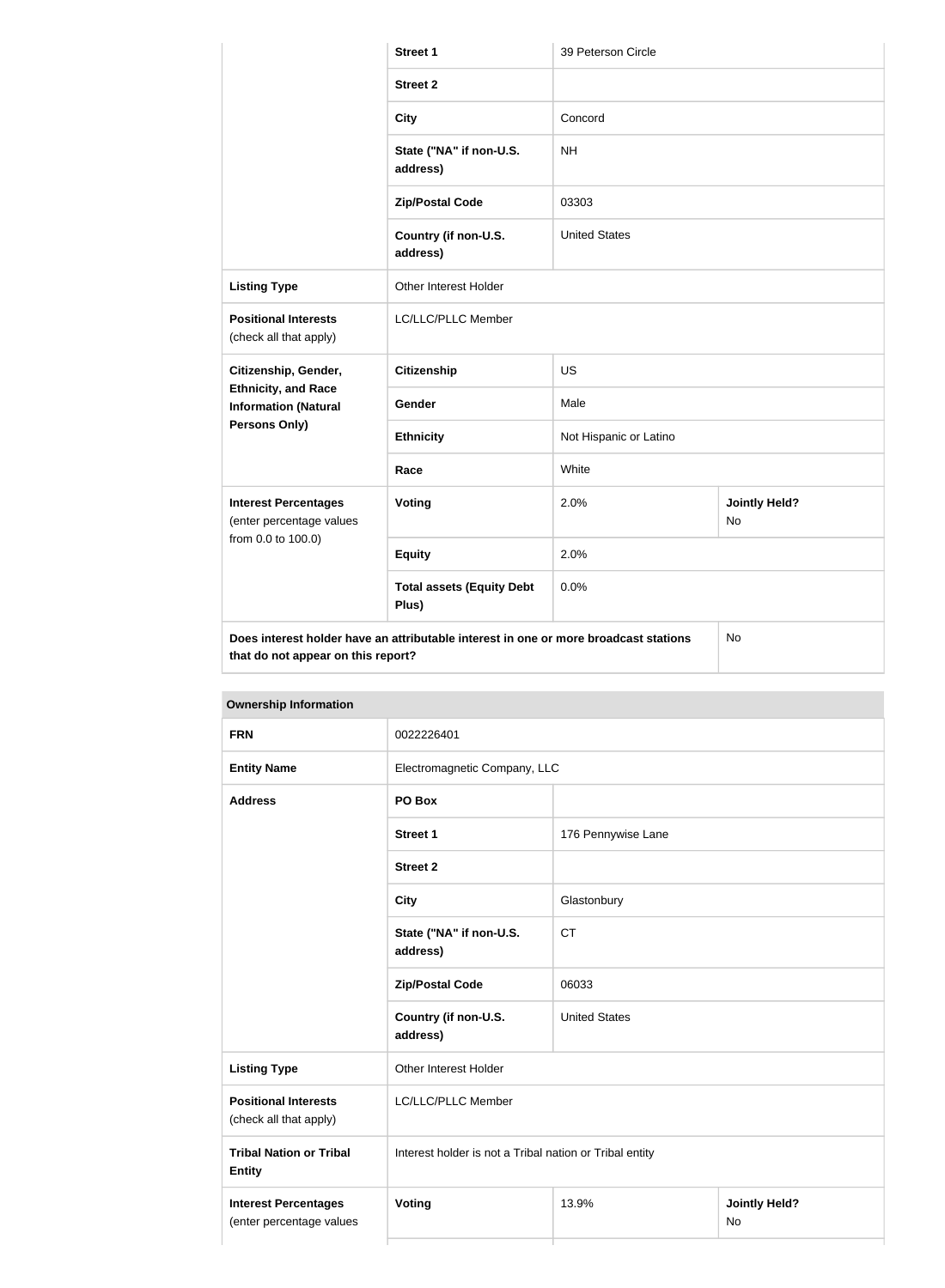| from 0.0 to 100.0)                                                                                                         | <b>Equity</b>                             | 13.9%   |           |
|----------------------------------------------------------------------------------------------------------------------------|-------------------------------------------|---------|-----------|
|                                                                                                                            | <b>Total assets (Equity Debt</b><br>Plus) | $0.0\%$ |           |
| Does interest holder have an attributable interest in one or more broadcast stations<br>that do not appear on this report? |                                           |         | <b>No</b> |

| <b>Ownership Information</b>                              |                                                                                      |                        |                            |
|-----------------------------------------------------------|--------------------------------------------------------------------------------------|------------------------|----------------------------|
| <b>FRN</b>                                                | 0019876168                                                                           |                        |                            |
| <b>Name</b>                                               | Courtney S. Galluzzo                                                                 |                        |                            |
| <b>Address</b>                                            | PO Box                                                                               |                        |                            |
|                                                           | <b>Street 1</b>                                                                      | 138 Iron Kettle Road   |                            |
|                                                           | <b>Street 2</b>                                                                      |                        |                            |
|                                                           | <b>City</b>                                                                          | Warner                 |                            |
|                                                           | State ("NA" if non-U.S.<br>address)                                                  | <b>NH</b>              |                            |
|                                                           | <b>Zip/Postal Code</b>                                                               | 03278                  |                            |
|                                                           | Country (if non-U.S.<br>address)                                                     | <b>United States</b>   |                            |
| <b>Listing Type</b>                                       | Other Interest Holder                                                                |                        |                            |
| <b>Positional Interests</b><br>(check all that apply)     | LC/LLC/PLLC Member                                                                   |                        |                            |
| Citizenship, Gender,                                      | <b>Citizenship</b>                                                                   | US                     |                            |
| <b>Ethnicity, and Race</b><br><b>Information (Natural</b> | Gender                                                                               | Male                   |                            |
| <b>Persons Only)</b>                                      | <b>Ethnicity</b>                                                                     | Not Hispanic or Latino |                            |
|                                                           | Race                                                                                 | White                  |                            |
| <b>Interest Percentages</b><br>(enter percentage values   | Voting                                                                               | 2.2%                   | <b>Jointly Held?</b><br>No |
| from 0.0 to 100.0)                                        | <b>Equity</b>                                                                        | 2.2%                   |                            |
|                                                           | <b>Total assets (Equity Debt</b><br>Plus)                                            | 0.0%                   |                            |
| that do not appear on this report?                        | Does interest holder have an attributable interest in one or more broadcast stations |                        | No                         |
|                                                           |                                                                                      |                        |                            |

| (b) Respondent certifies that any interests, including equity, financial, or voting | Yes |
|-------------------------------------------------------------------------------------|-----|
| interests, not reported in this filing are non-attributable.                        |     |
| If "No," submit as an exhibit an explanation.                                       |     |
|                                                                                     |     |

| (c) Does the Respondent or any reported interest holder    | No. |
|------------------------------------------------------------|-----|
| hold an attributable interest in any newspaper entities in |     |
| the same market as any station for which this report is    |     |
|                                                            |     |
| filed, as defined in 47 C.F.R. Section 73.3555?            |     |
|                                                            |     |
|                                                            |     |
|                                                            |     |
|                                                            |     |
|                                                            |     |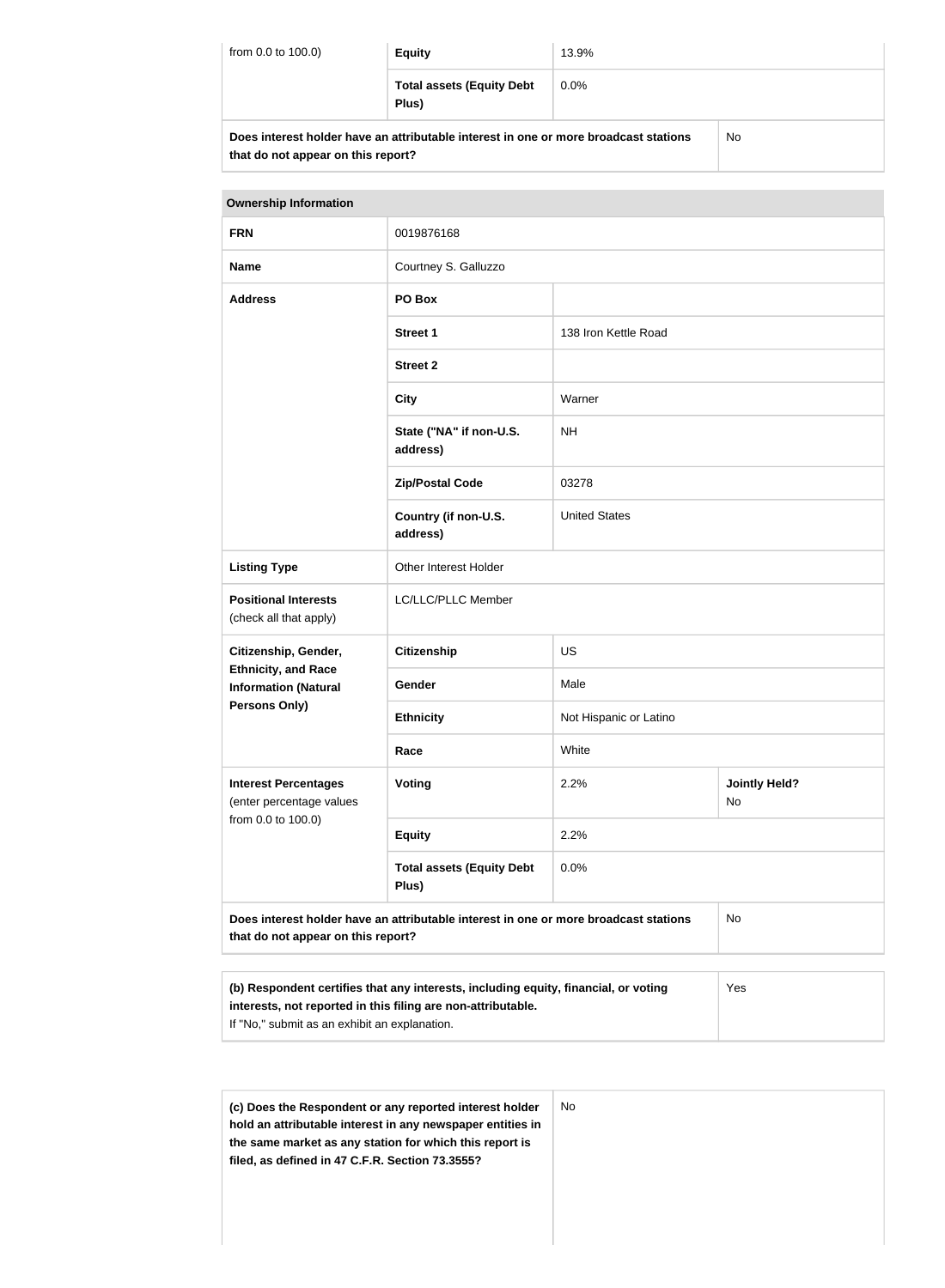If "Yes," provide information describing the interest(s), using EITHER the subform OR the spreadsheet option below. Respondents with a large number (50 or more) of entries to submit should use the spreadsheet option. NOTE: Spreadsheets must be submitted in a special XML Spreadsheet format with the appropriate structure that is specified in the documentation. For instructions on how to use the spreadsheet option to complete this question (including templates to start with), please Click Here. If using the subform, leave the percentage of total assets (Equity Debt Plus) field blank for an interest holder unless that interest holder has an attributable interest in the newspaper entity solely on the basis of the Commission's Equity Debt Plus attribution standard, 47 C.F.R. Section 73.3555, Note 2(i). If using an XML Spreadsheet, enter "NA" into the percentage of total assets (Equity Debt Plus) field for an interest holder unless that interest holder has an attributable interest in the newspaper entity solely on the basis of the Commission's Equity Debt Plus attribution standard. The Respondent must provide an FCC Registration Number for each interest holder reported in response to this question. Please see the Instructions for detailed information and guidance concerning this requirement.

**(d) Are any of the individuals listed as an attributable interest holder in the Respondent married to each other or related to each other as parentchild or as siblings?** No

If "Yes," provide the following information for each such the relationship.

**(e) Is Respondent seeking an attribution exemption for any officer or director with duties wholly unrelated to the Licensee(s)?** No

If "Yes," complete the information in the required fields and submit an Exhibit fully describing that individual's duties and responsibilities, and explaining why that individual should not be attributed an interest.

### **3. Organizational Chart (Licensees Only)**

Attach a flowchart or similar document showing the Licensee's vertical ownership structure including the Licensee and all entities that have attributable interests in the Licensee. Licensees with a single parent entity may provide a brief explanatory textual Exhibit in lieu of a flowchart or similar document. Licensees without parent entities should so indicate in a textual Exhibit.

#### **Non-Licensee Respondents should select "N/A" in response to this question.**

| <b>File Name</b>                               | Uploaded By | <b>Attachment Type</b> | <b>Description</b>     |
|------------------------------------------------|-------------|------------------------|------------------------|
| <b>Great Eastern Radio Ownership Chart.pdf</b> | Applicant   | <b>Ownership Chart</b> | <b>Ownership Chart</b> |

### **Section III - Certification**

| <b>Certification</b> | <b>Section</b>                  | Question                                                                                            | <b>Response</b> |
|----------------------|---------------------------------|-----------------------------------------------------------------------------------------------------|-----------------|
|                      | <b>Authorized Party to Sign</b> | <b>WILLFUL FALSE STATEMENTS ON</b><br>THIS FORM ARE PUNISHABLE BY<br>FINE AND/OR IMPRISONMENT (U.S. |                 |